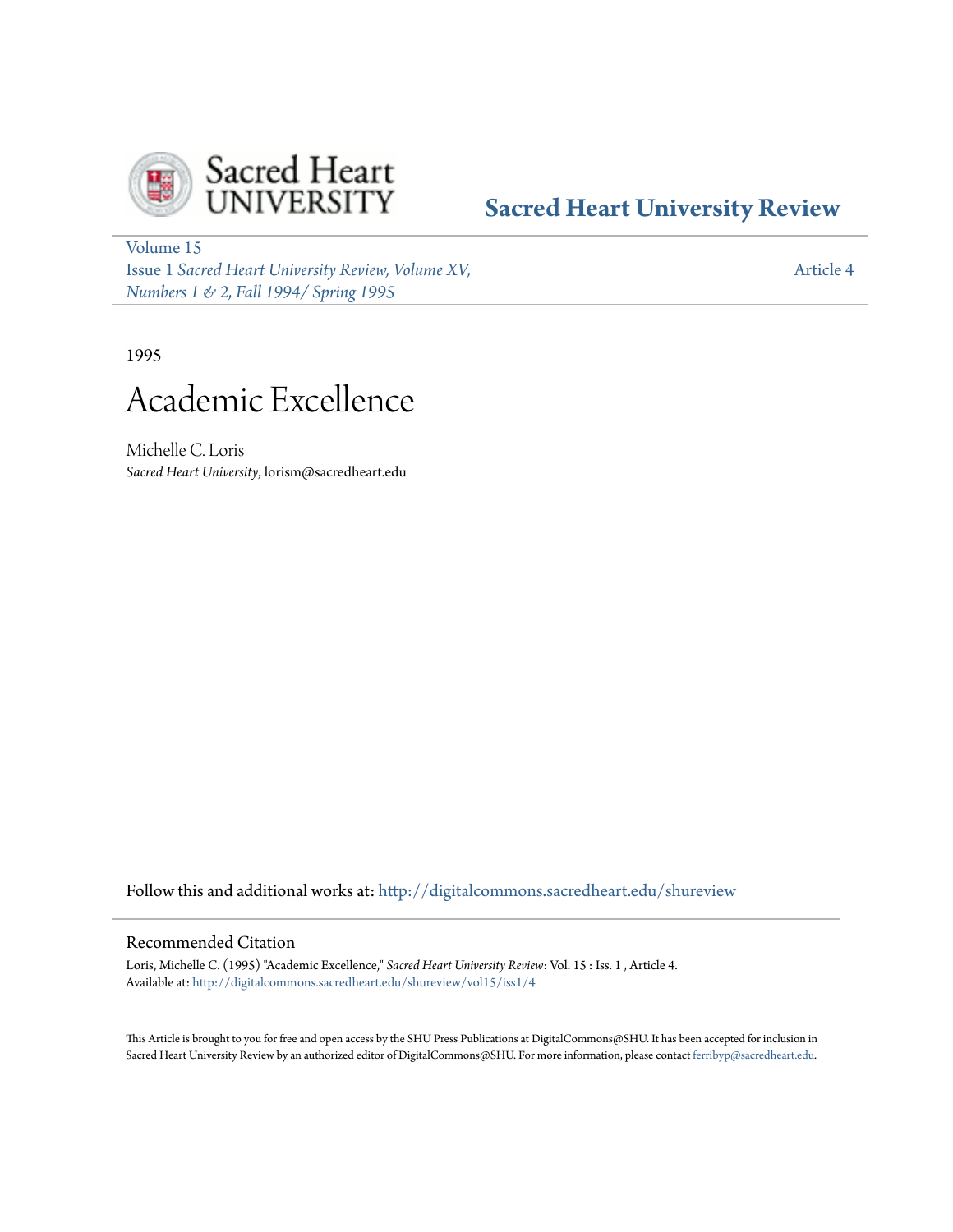# Academic Excellence

#### **Cover Page Footnote**

Michelle C. Loris is Professor of English at Sacred Heart University.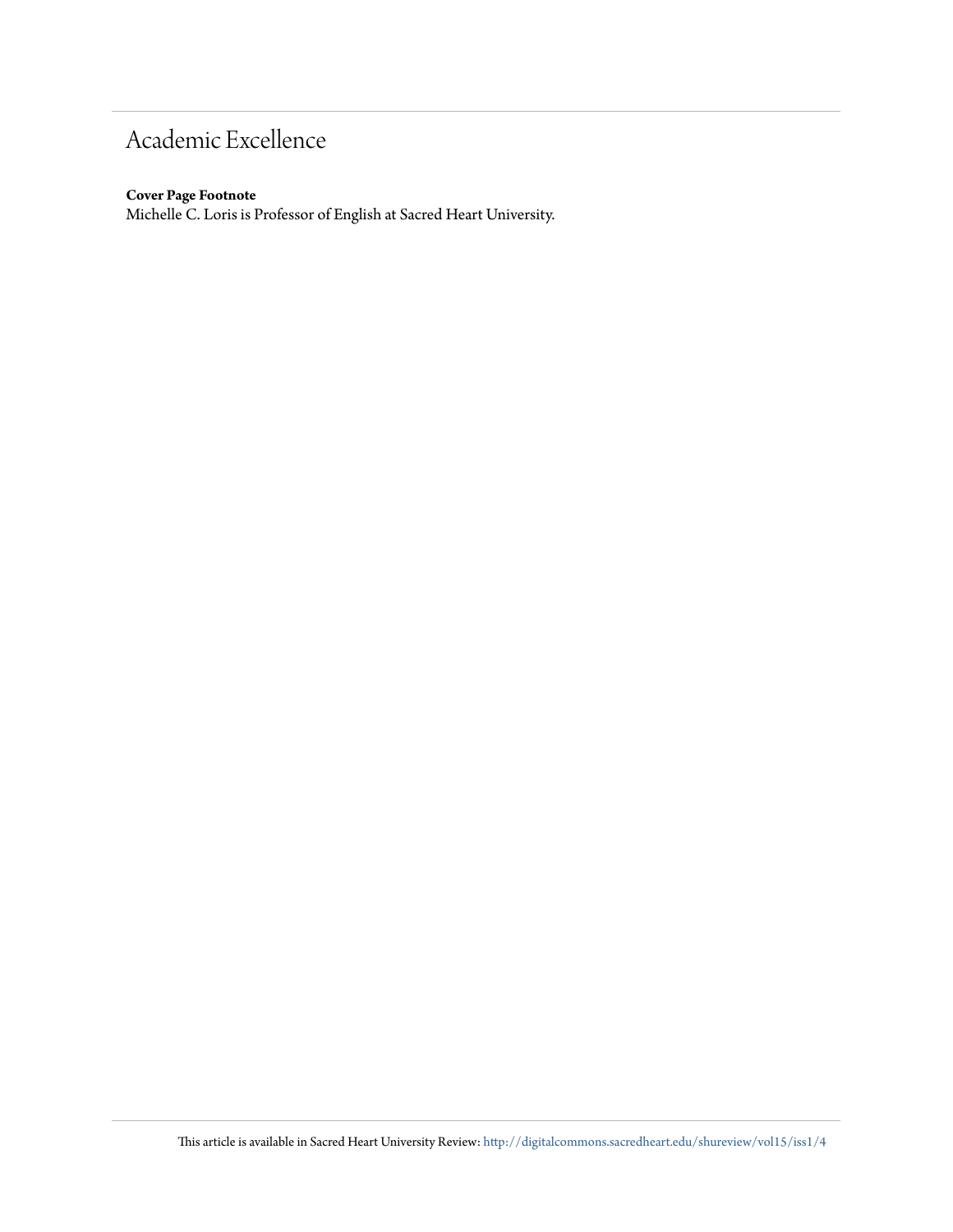## MICHELLE C. LORIS

## Academic Excellence

 Dr. Cernera, members of the faculty, family and friends of the graduates, welcome to this auspicious occasion which marks our students' achievements of academic excellence.

 To the graduates we say ``we are exceedingly proud of you,'' and tonight, with full hearts, we celebrate and honor your academic accomplishments.

 I had been thinking quite a lot about what I should say to you this evening when rather fortuitously one of my students who is a graduating senior came to my office for her final independent study session. As she came into the office and sat down, Becky said to me ``Dr. Loris, I see that you are going to speak to us at awards night.'' ``Yes I am'' I replied. Then earnestly, I asked her, ``Well, what do you think I should say?''

 Becky, a very thoughtful and intelligent young woman, stopped to consider her response for a moment and then with a somewhat careful look on her face, she said: ``Well you know it's kind of `tough' out there  $\dots$  and all we have is this piece of paper  $\dots$  say something positive.''

 And indeed Becky is correct for the world out there is ``tough.'' After all, the legacy that has been left to you spans from the horror of the Holocaust to the nightmare of Vietnam. And, as the author Philip Roth tells us, our lives are daily punctuated by facts which are beyond belief.

 What happened in Oklahoma is one such fact which leaves our nation stricken in disbelief and grief.

 The family of Shannon Lowney, a former resident of Fairfield, Connecticut, could not believe the fact that this young woman was shot and killed at the abortion clinic where she worked.

 And Alan Shindler's mother cried in disbelief that her young son, a U.S. Navy man, should have been beaten to death aboard ship because he was gay.

1

Michelle C. Loris is Professor of English at Sacred Heart University.

\_\_\_\_\_\_\_\_\_\_\_\_\_\_\_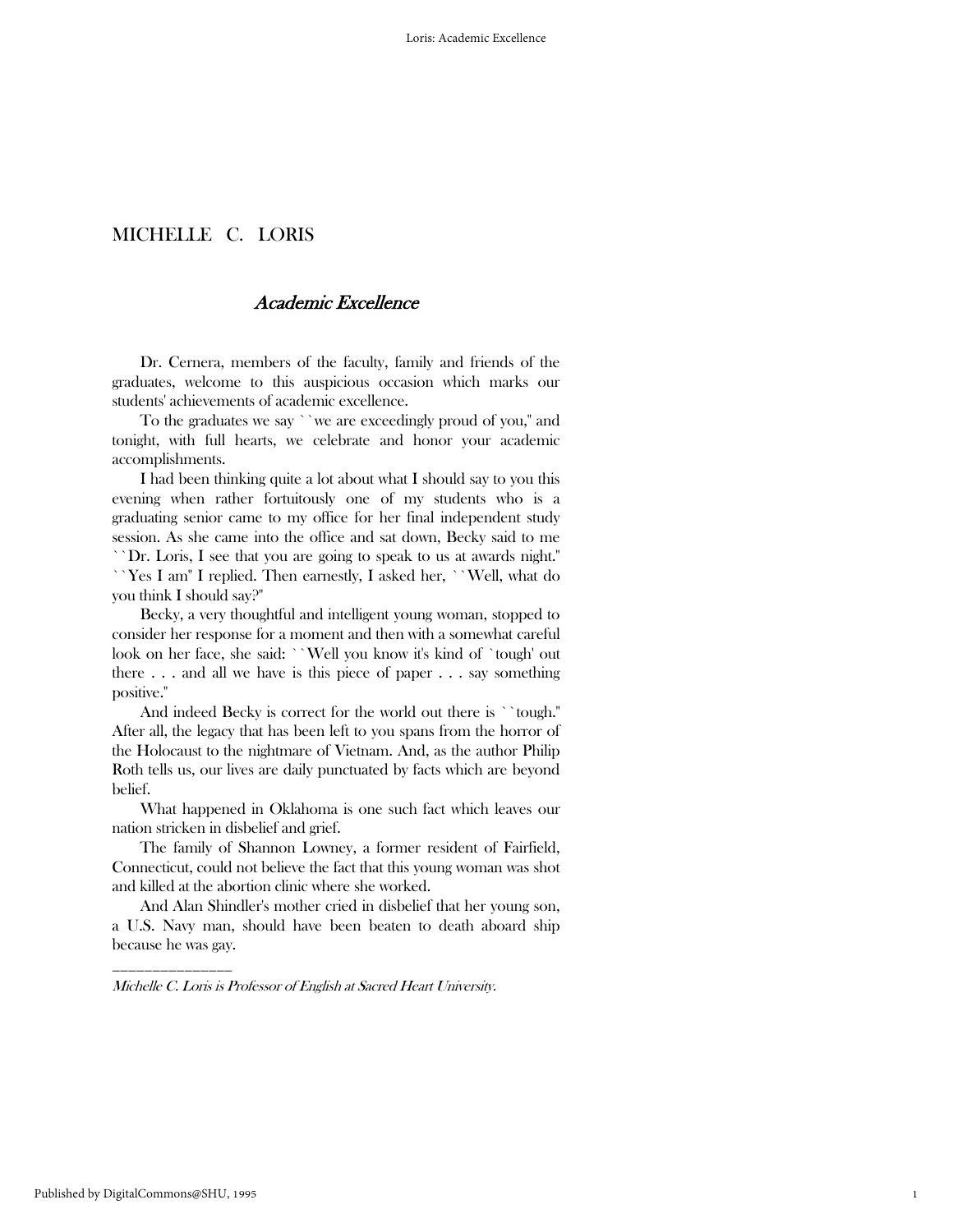#### ACADEMIC EXCELLENCE 29

 It is a hard fact to believe that, in Connecticut alone, in one year, more than 24,000 children were involved in incidents of abuse.

 I did not want to believe it when a few weeks back, looking at the local paper, I saw the photos of two young African American men, one shot by the other in a drug-related act of violence. I did not want to believe it because the dead young man had, some ten years ago, when he was just ten years old, come to visit my classroom with his aunt who, at the time, was a student of mine.

 She had brought her nephew to my class that week because she was taking care of him during a very traumatic time. She explained to me that the young boy's father had been shot in a drug-related incident. This student of mine has since graduated from SHU and gone on to obtain a Master's degree, and in that way she has been able to escape the poverty and misery of Bridgeport's inner city. But I recalled how, when she had been my student, in response to an assignment that I gave which asked the class to write a paragraph describing what the world looked like from their bedroom window, she wrote back only one sentence which said: ``You can never understand what the world looks like from my window.''

 So yes, Becky is quite right, it is a difficult and even a dangerous world out there. And it is even of some concern that this current young generation has been characterized in the popular media as having been made cynical by too much disappointment and as having become numb to or insulated from their own feelings.

 But Becky asked me to say something positive to you. Well, in fact, she herself without realizing it pointed out quite clearly the good news, the ``something positive'' that I have to say to you tonight.

 And that message is about that piece of paper that you will hold tomorrow and whose academic excellence you celebrate tonight. For you are, regardless of your major or your professional study, as graduates of SHU, you are recipients of a liberal arts education, an education of excellence and an education for life.

 This education equips you with the critical abilities that you will need in order to exercise a continuous critique of your self and your society; it provides you with the knowledge and ideas necessary to reflect upon the complexities of the human condition; and it fortifies you with the moral values and ethical principles essential to sustaining the human good in a rapidly changing global and technological society.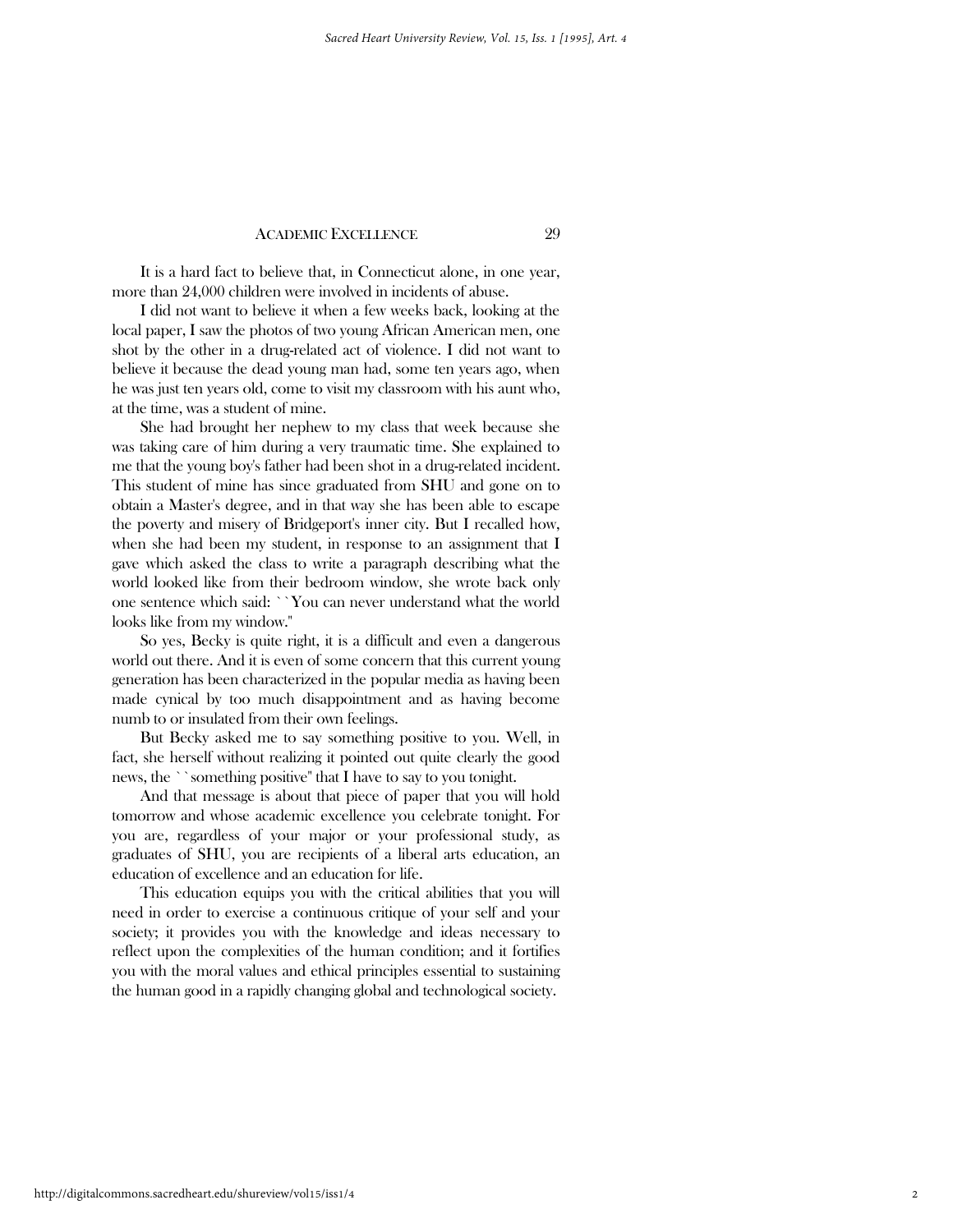#### 30 MICHELLE C. LORIS

 First, your study of the humanities, arts, and sciences provides you with the deepening self-knowledge that allows you to place consciousness and feeling against the mendacity and venality that daily assaults your lives.

 As liberal arts graduates, you have been taught to hold fast to your desire for authenticity and excellence in all that you are, do, or become. And you can now distinguish and choose between becoming individuals with a materialistic temperament or people with a visionary spirit. You know the difference between those things which inspire the mind and satisfy the soul and those which do not.

 As people of ideas and imagination, you understand that maintaining your integrity of self amidst the prevailing carnival of conformity and consumption may challenge you to take risks, even to take the risk of standing alone, to struggle with the difficult and not so easy to answer questions, and to make sacrifices for your convictions in order that you not settle for lives of quiet desperation but rather that you live lives of purpose and dedication, fully aware and intensely alive.

 Within the context of your liberal arts education, you have come to understand the richness and difference that make up the human self, and you have been taught to honor and celebrate that diversity and difference.

 Second, by offering you insight into and a deeper understanding of the complexities of the human condition, your education has strengthened you with intelligence and compassion to stand against the ruination and human calamity that prevail as everyday life.

 Because of your education, you are better able to respond to an ever changing post-modern, post-industrial world with an enduring impulse to sustain dignity and respect in all your actions and interactions with each other. The humanistic and liberal ideas that you have been taught empower you to respond to the economic conditions that reveal our spiritual bankruptcy. These ideas teach you the importance of advancing technological knowledge within a moral framework and they enable you to counter the culture of war, violence, and death with a commitment to life.

 Finally, your education has equipped you with the moral values and ethical principles needed to resist the dogmatism and fanaticism that debase and degrade our humanity in the forms of anti-Semitism, sexism, racism, homophobia. Because of your education, you can